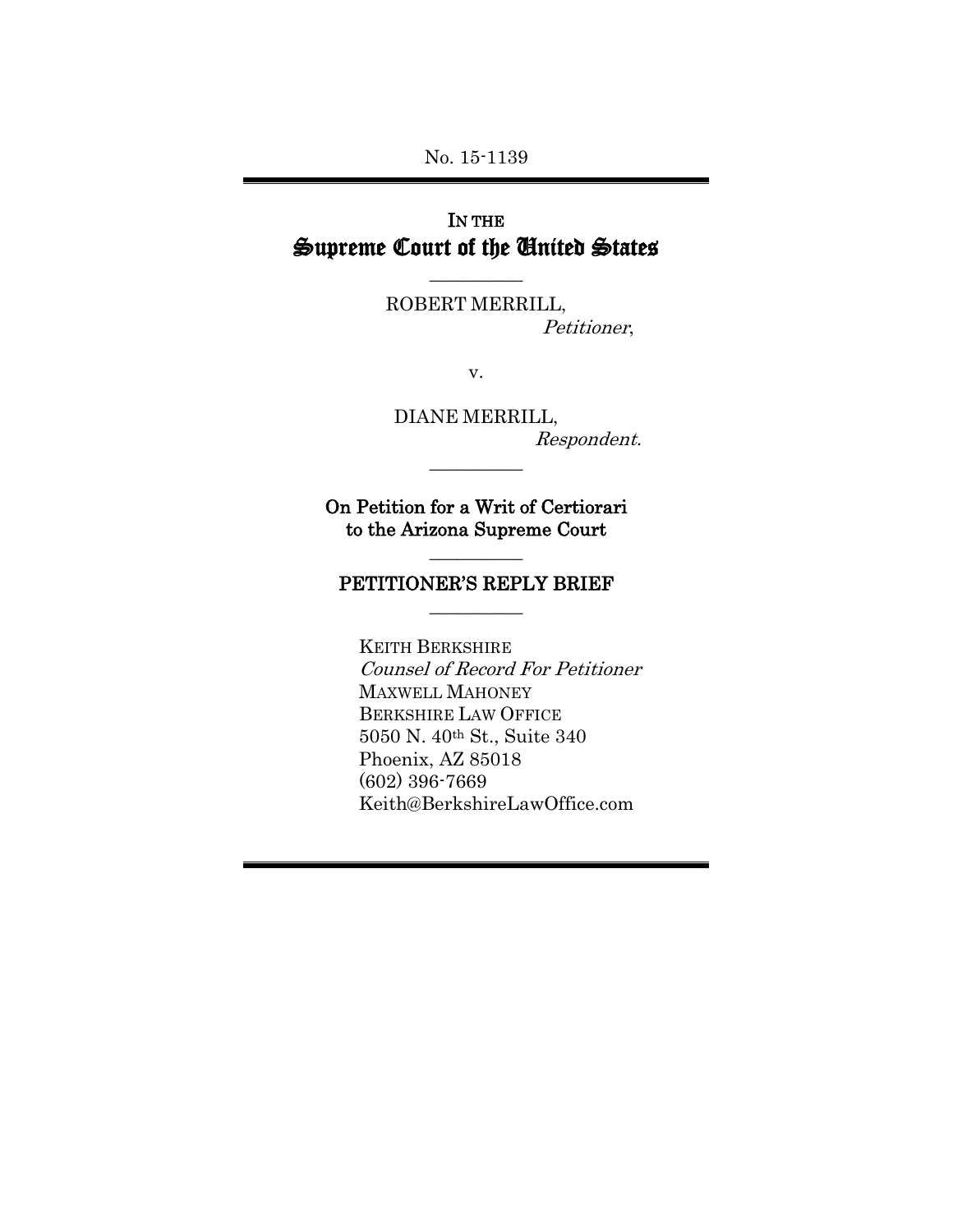### TABLE OF CONTENTS

| L  | This Court has jurisdiction to hear this<br>case as the issue is one of federal                                         |
|----|-------------------------------------------------------------------------------------------------------------------------|
|    | A. The Arizona Supreme Court's Merrill                                                                                  |
|    | B. Petitioner properly presented his<br>claim regarding the post-decree<br>application of <i>Mansell</i> at the Arizona |
| Н. | This Court should grant review to<br>provide the Nation with clarity on the<br>application of Mansell for post-divorce  |
|    |                                                                                                                         |

i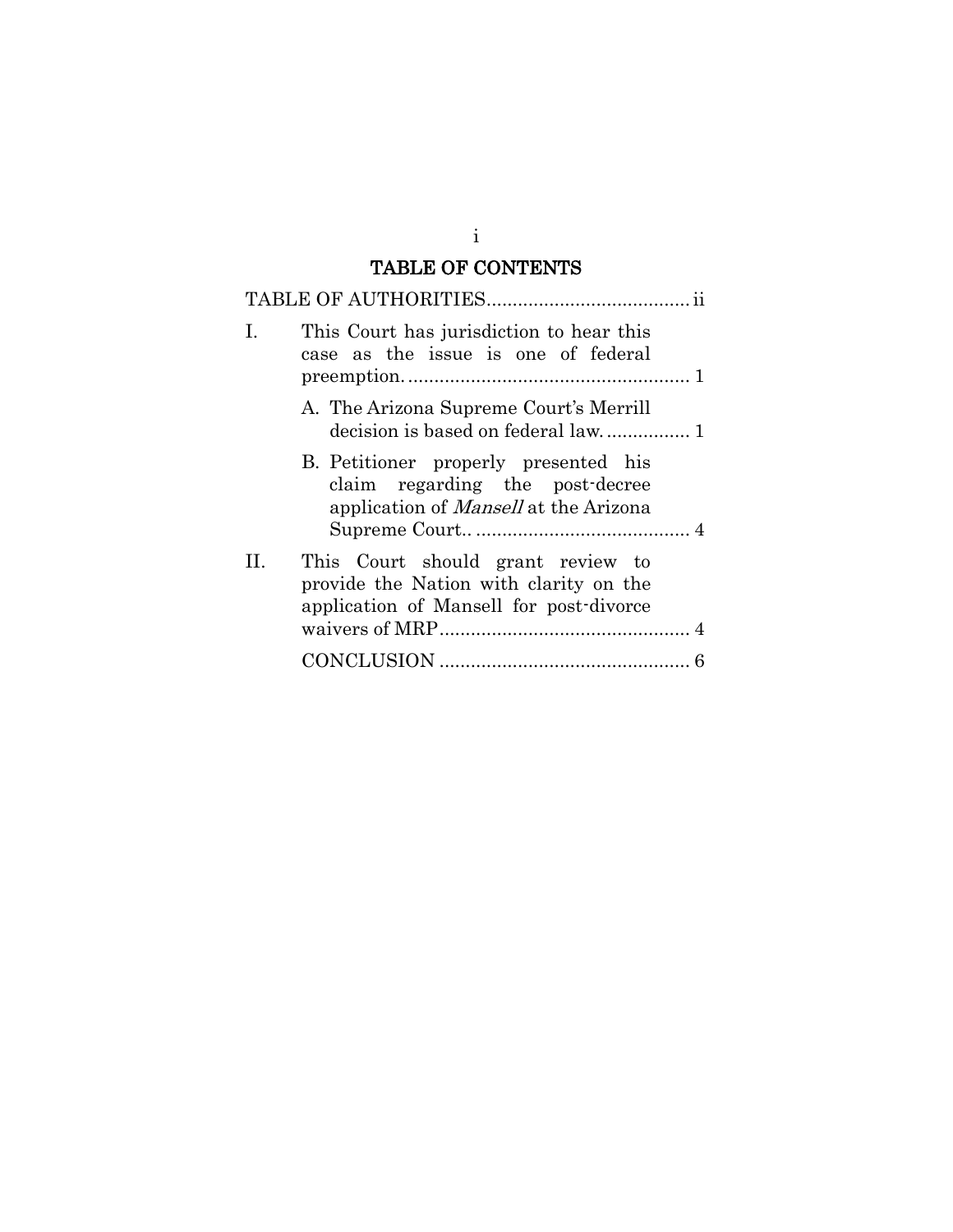### TABLE OF AUTHORITIES

#### **CASES**

| In re Marriage of Howell, 361 P.3d 936           |
|--------------------------------------------------|
|                                                  |
|                                                  |
| Michigan v. Long, 463 U.S. 1032 (1983)  2, 3 - 4 |
| Mansell v. Mansell, 490 U.S. 581 (1989) 2, 5     |

#### **STATUTES**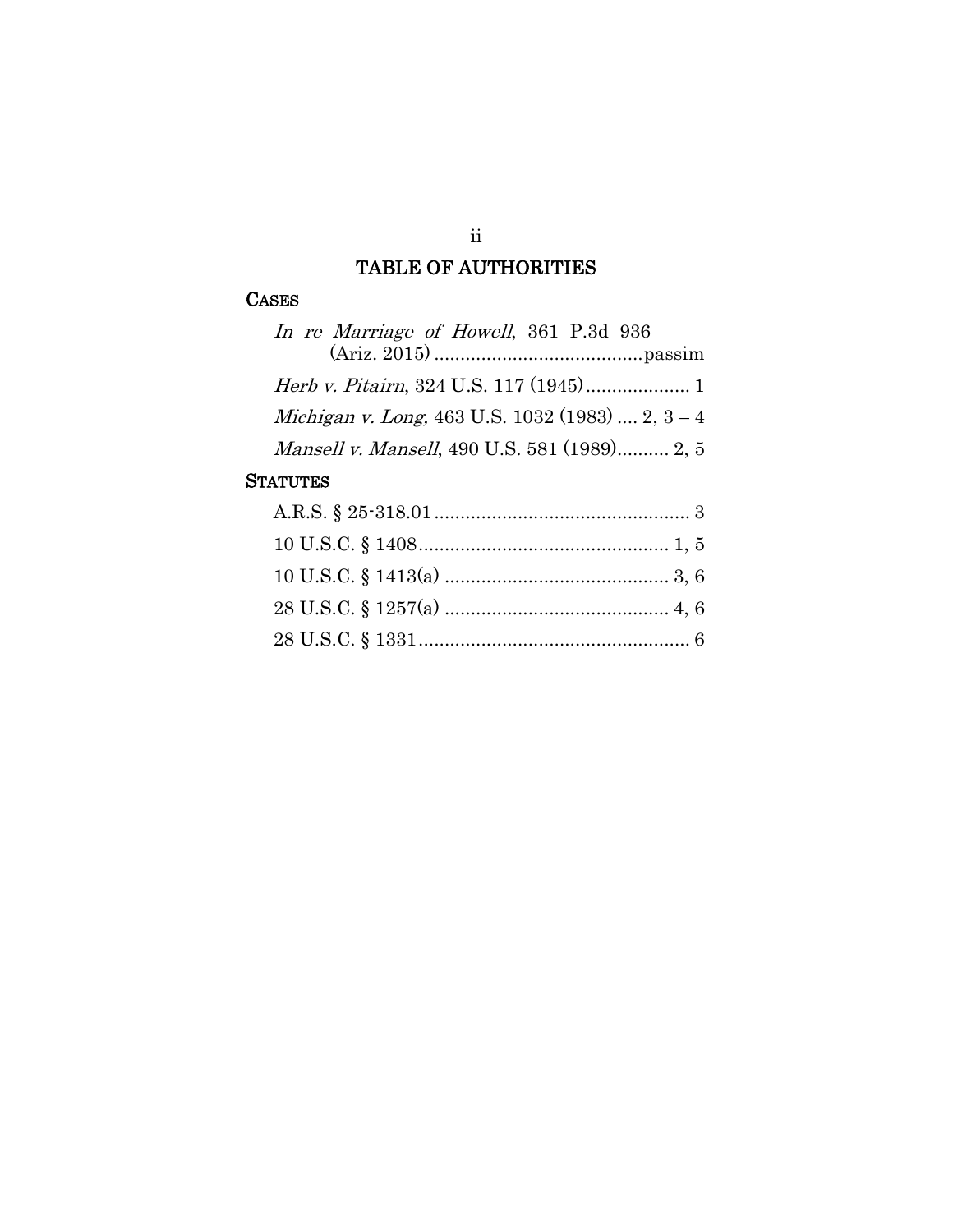#### I. This Court has Jurisdiction to hear this Case as the issue is one of federal preemption.

#### A. The Arizona Supreme Court's Merrill decision is based on federal law.

In her Brief in Opposition (the "BIO"), Respondent argues that this Court lacks jurisdiction because the Arizona Supreme Court based the Merrill decision on adequate and independent state law grounds. BIO, p. 5. To support her argument, Respondent cites to the Arizona Supreme Court's analysis of vested rights according to Arizona law. Respondent, however, ignores the Arizona Supreme Court's analysis of federal preemption under 10 U.S.C. § 1408. Despite Respondent's insistence that the Arizona Supreme Court based its decision on adequate and independent state law grounds, a full analysis of Merrill shows that it was also based on federal preemption, which this Court has jurisdiction to hear. Respondent's argument ignores the purpose of federal preemption, which does not allow state grounds to supersede federal law.

This Court will not review state court judgments that rest on adequate and independent state grounds. See Herb v. Pitcairn, 324 U.S. 117, 125 (1945). This Court's power over state courts' judgments is limited to correcting them to the extent that they incorrectly adjudge federal rights. See id. at 125 – 6. If the grounds for the decision in question are ambiguous, however, this Court may review the decision if: (1) the decision fairly appears to rest primarily on federal law, or to be interwoven with the federal law; and (2) the adequacy and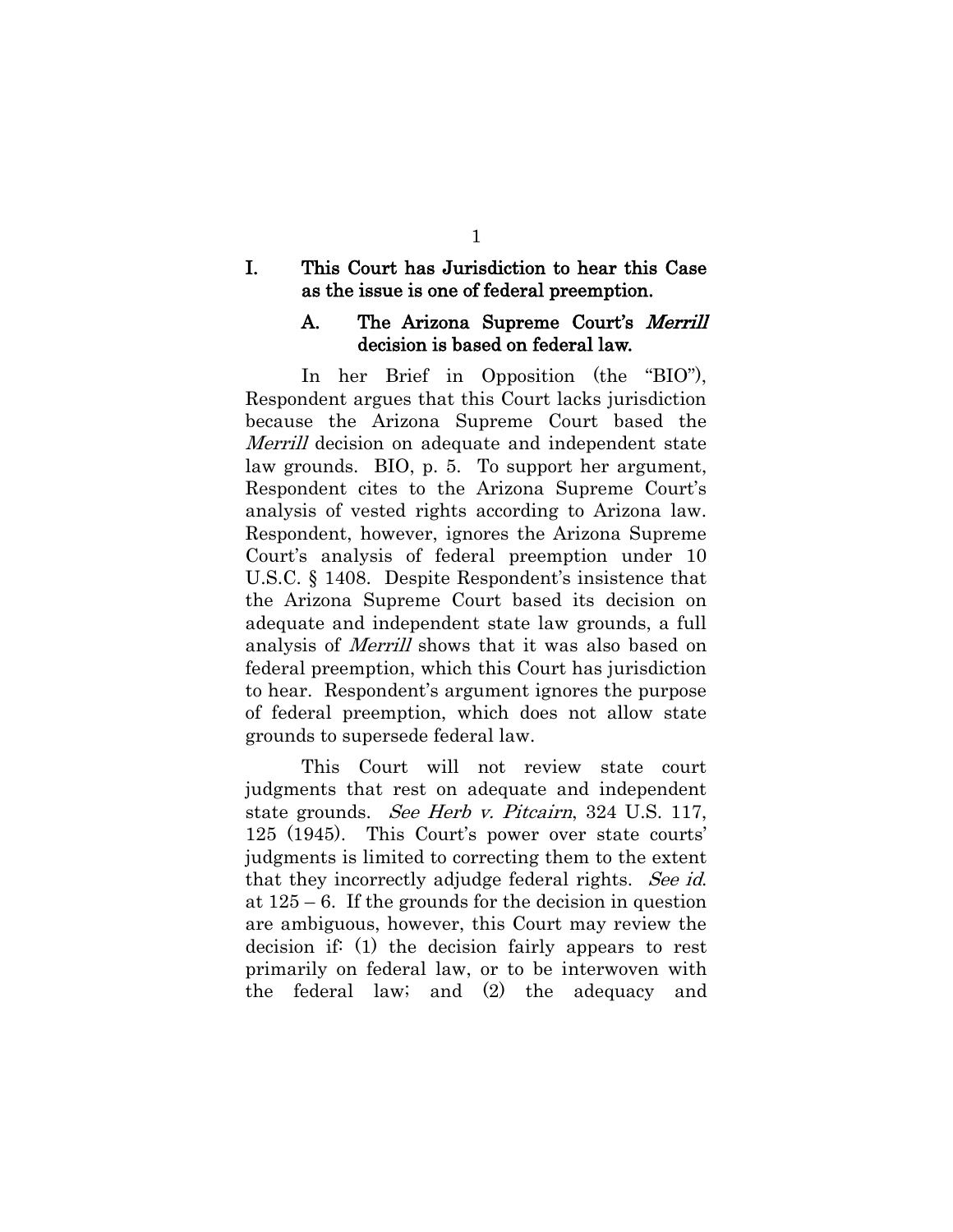independence of any possible state law ground is unclear from the face of the decision. See Michigan v. Long, 463 U.S. 1032, 1038 – 42 (1983).

It is important to point out that the *Merrill* case has a sister case: In re the Marriage of Howell, 238 Ariz. 407 (2015) (*Howell* is currently pending before this Court as No. 15-1031). These cases involved similar facts and the same law. In fact, the cases were argued at the Arizona Supreme Court two weeks apart. The Arizona Supreme Court issued its decision in Howell prior to its decision in Merrill. In Howell, the Arizona Supreme Court addressed various federal law issues such as the application of Mansell v. Mansell, 490 U.S. 581 (1989) and federal preemption. This is important because the Arizona Supreme Court adopted the well-developed analysis of federal law from Howell in Merrill to dismiss Petitioner's federal preemption claim. Specifically, in Merrill, the Arizona Supreme Court stated:

> We recently held that neither federal law nor  $\zeta$  25-318.01 precludes the family court from ordering a retired veteran to indemnify an ex-spouse for a reduction in the latter's share of MRP caused by a post-decree waiver of MRP made to obtain Department of Veterans Affairs ("VA") disability benefits pursuant to 38 U.S.C. chapter 11. [In re](http://www.westlaw.com/Link/Document/FullText?findType=Y&serNum=2037722610&pubNum=0004645&originatingDoc=Ia426466aa34911e5a807ad48145ed9f1&refType=RP&fi=co_pp_sp_4645_941&originationContext=document&vr=3.0&rs=cblt1.0&transitionType=DocumentItem&contextData=(sc.Search)#co_pp_sp_4645_941)  [Marriage of Howell, 238 Ariz. 407, 412,](http://www.westlaw.com/Link/Document/FullText?findType=Y&serNum=2037722610&pubNum=0004645&originatingDoc=Ia426466aa34911e5a807ad48145ed9f1&refType=RP&fi=co_pp_sp_4645_941&originationContext=document&vr=3.0&rs=cblt1.0&transitionType=DocumentItem&contextData=(sc.Search)#co_pp_sp_4645_941)  [361 P.3d 936, 941 \(2015\).](http://www.westlaw.com/Link/Document/FullText?findType=Y&serNum=2037722610&pubNum=0004645&originatingDoc=Ia426466aa34911e5a807ad48145ed9f1&refType=RP&fi=co_pp_sp_4645_941&originationContext=document&vr=3.0&rs=cblt1.0&transitionType=DocumentItem&contextData=(sc.Search)#co_pp_sp_4645_941)

(Emphasis added).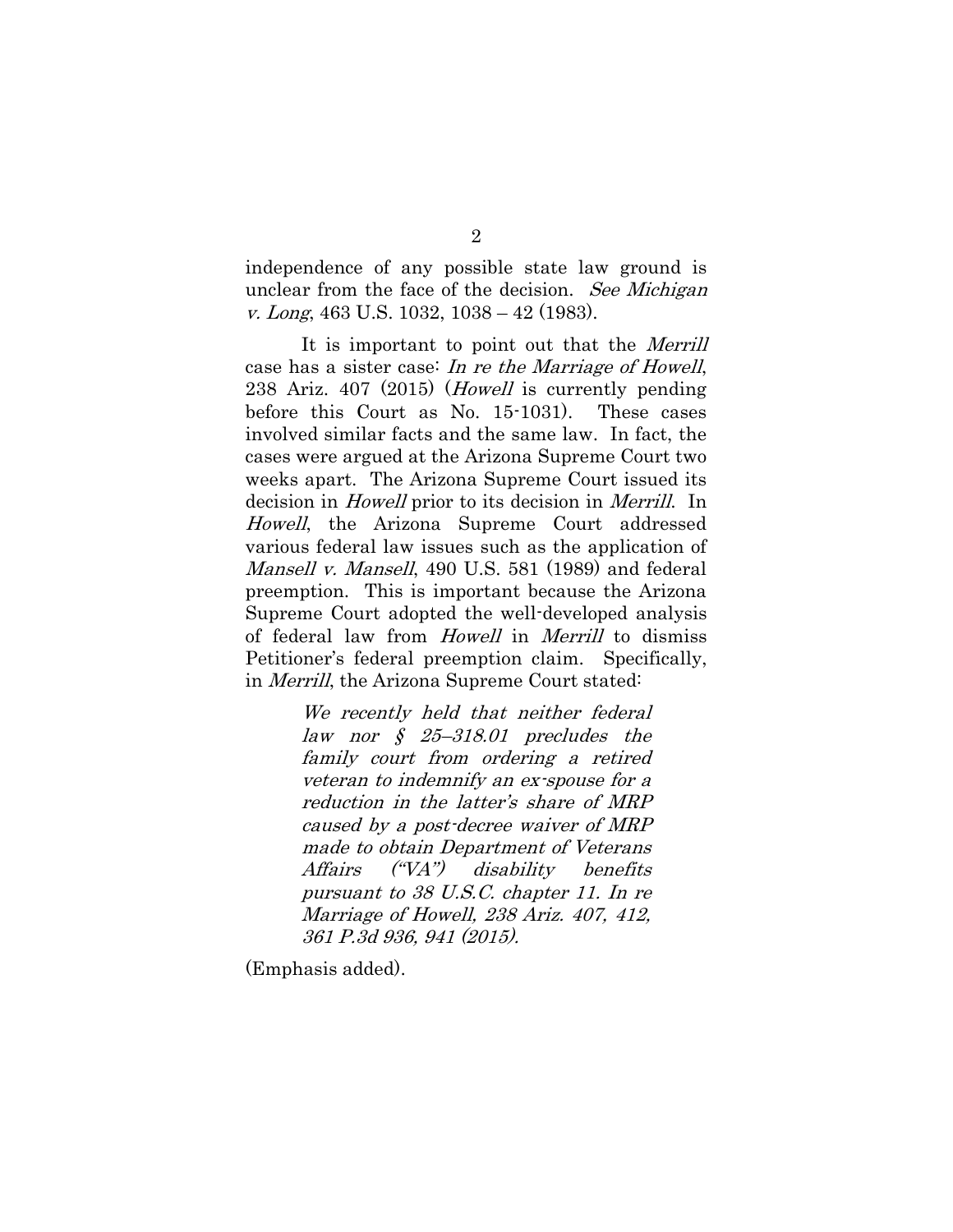Thus, while the *Merrill* decision does not include the lengthy analysis of the federal preemption claim as was done in Howell, its adoption of Howell illustrates that part of the Merrill decision was based on federal preemption law.

3

Further, the state statue at issue in *Merrill*— A.R.S. § 25-318.01 (2015)—includes references to federal statues, such as 10 U.S.C. § 1413a and 38 United States Code chapter 11. The Arizona Supreme Court analyzed A.R.S. § 25-318.01 (2015)'s application in conjunction with the federal statues to reach its conclusion that federal preemption did not apply. Doing so illustrates that the Arizona Supreme Court's legal basis in both Howell and Merrill was, at the very least, state law interwoven with federal law.

This Court in *Long* stated that,

Accordingly, when . . . a state court decision fairly appears to rest primarily on federal law, or to be interwoven with the federal law, and when the adequacy and independence of any possible state law ground is not clear from the face of the opinion, we will accept as the most reasonable explanation that the state court decided the case the way it did because it believed that federal law required it to do so. If a state court chooses merely to rely on federal precedents as it would on the precedents of all other jurisdictions, then it need only make clear by a plain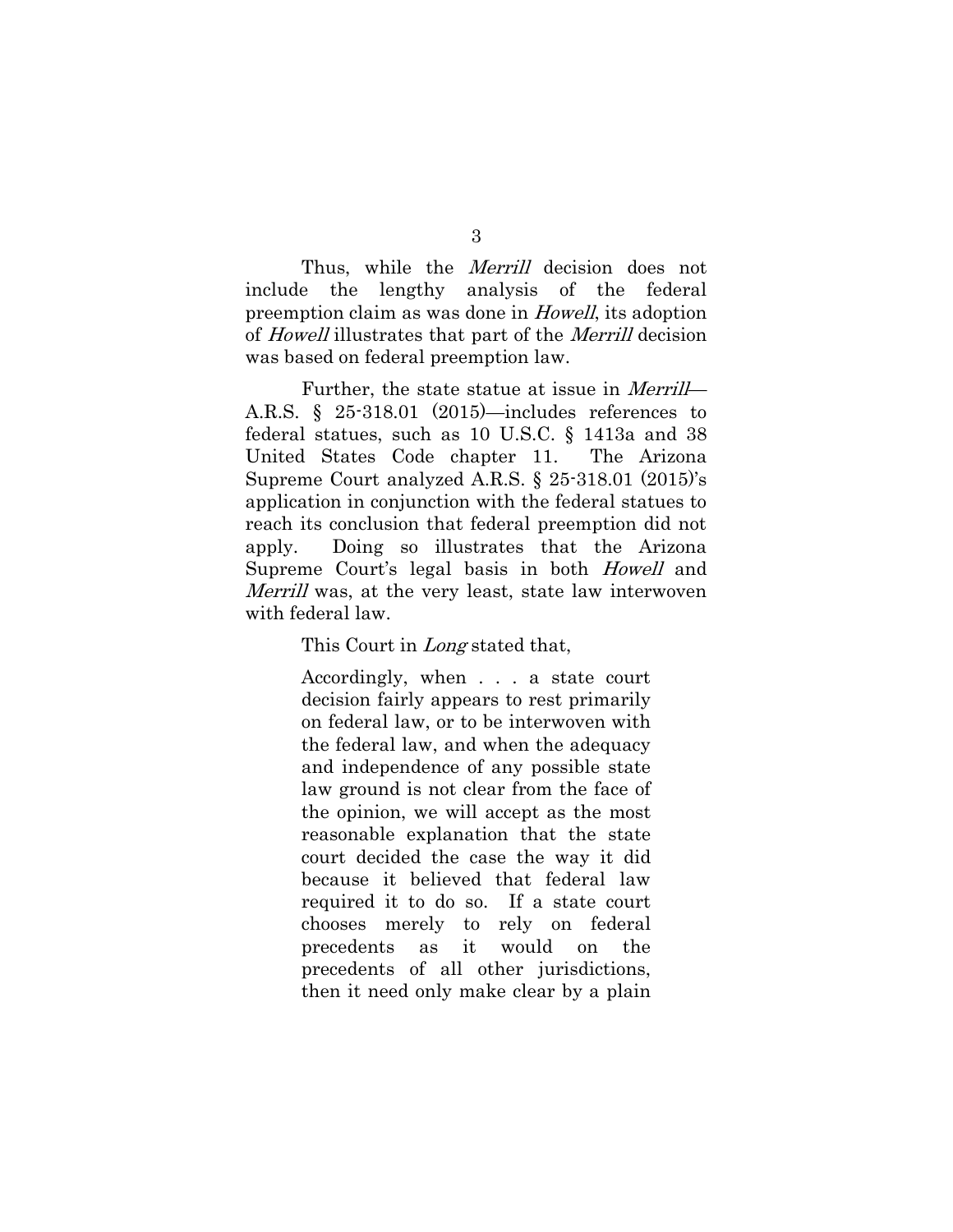statement in its judgment or opinion that the federal cases are being used only for the purpose of guidance, and do not themselves compel the result that the court has reached.

Long, 463 U.S. at 1041. Because the Arizona Supreme Court specifically relied on its federal preemption analysis from Howell in Merrill, this Court can hear this case.

### B. Petitioner properly presented his claim regarding the post-decree application of Mansell at the Arizona Supreme Court.

Petitioner would like to first point out that he never argued for an expansion of *Mansell*. Rather, Petitioner argued for the correct application of Mansell and its progeny regarding the preclusion of a court's ability to divide military disability benefits.

Respondent's argument regarding this Court's lack of jurisdiction according to 28 U.S.C. § 1257(a) is incorrect because Petitioner properly raised the issues currently before this Court at the Arizona Supreme Court. See Petitioner's Response to Respondent's Petition for Review to the Arizona Supreme Court, pp. 13 – 14. The parties and Arizona Supreme Court also extensively discussed the proper application of Mansell at the oral argument held regarding Petitioner's Petition for Review. Thus, Respondent's argument ignores the briefing and oral argument held at the Arizona Supreme Court and, therefore, is without merit.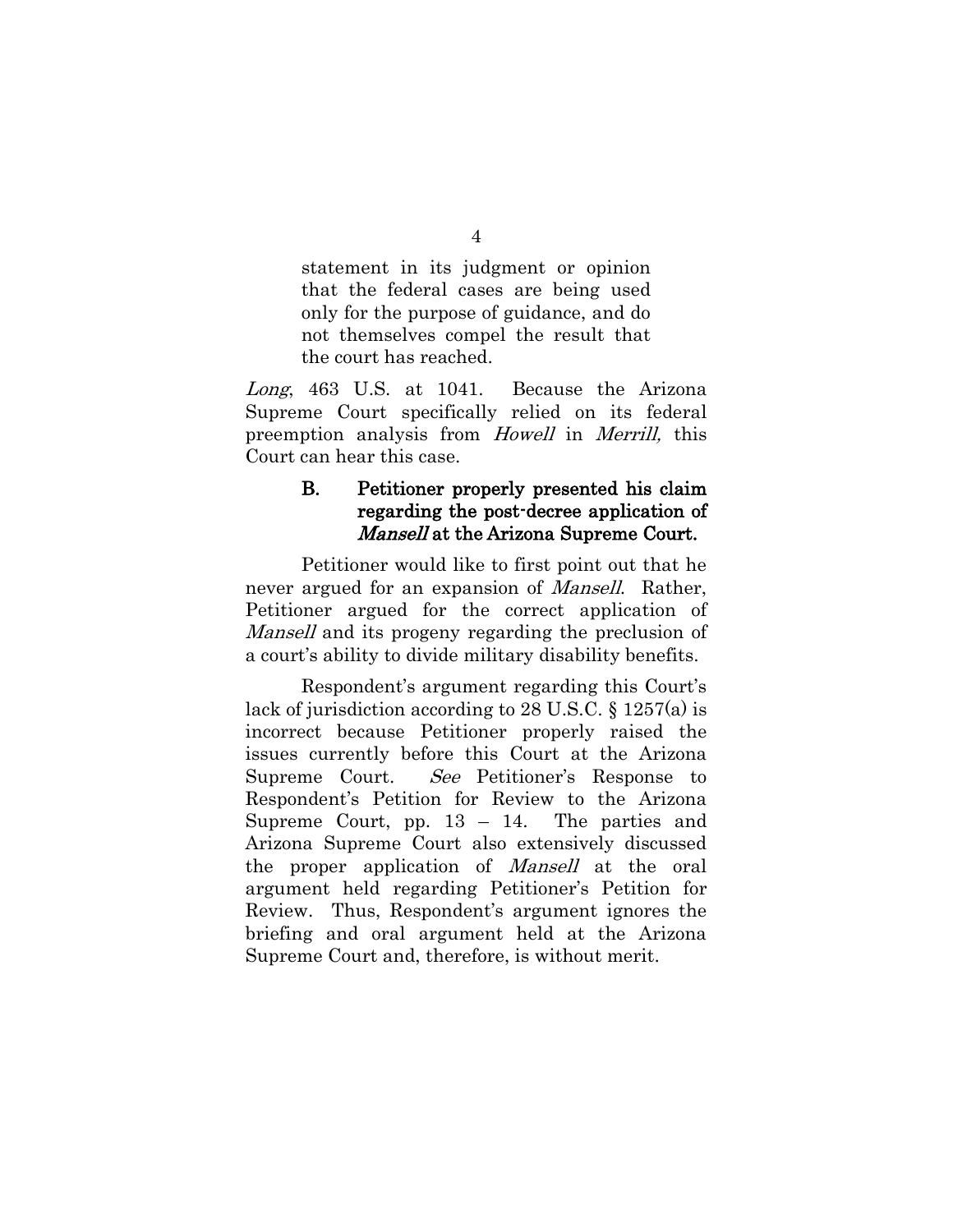#### II. This Court should grant review to provide the nation with clarity on the application of Mansell for post-divorce waivers of MRP.

Respondent's brief misses the point of the issue presented to this Court. Specifically, Respondent's assertion that Congress empowered the states to determine how to divide military retired pay is unavailing because Petitioner does not dispute that issue. Rather, Petitioner seeks this Court's review of Arizona's—and other states'—decision to divide *military disability benefits* after a post-decree waiver of military retired pay in favor of military disability benefits. Respondent's argument ignores the true issue before this court and the complexity of the relevant statutes and case law.

 Respondent correctly notes that the Uniformed Services Former Spouse Protection Act authorizes the individual states to decide how to divide military retirement pay. See 10 U.S.C. §  $1408(c)(1)$ , (e)(6). This authority, however, does not extend into military disability benefits. This Court in Mansell specifically stated that the Act does not grant the states the authority to "treat as property divisible upon divorce military retirement pay that has been waived to receive veterans' disability benefits." *Mansell v. Mansell*, 490 U.S. at 595. Contrary to Respondent's assertions, the timing of the waiver does not affect *Mansell*'s holding that limits states' power to divide military disability benefits. Rather, it illustrates this Court's interpretation of the power granted to the states by the Act. Congress echoed this general prohibition on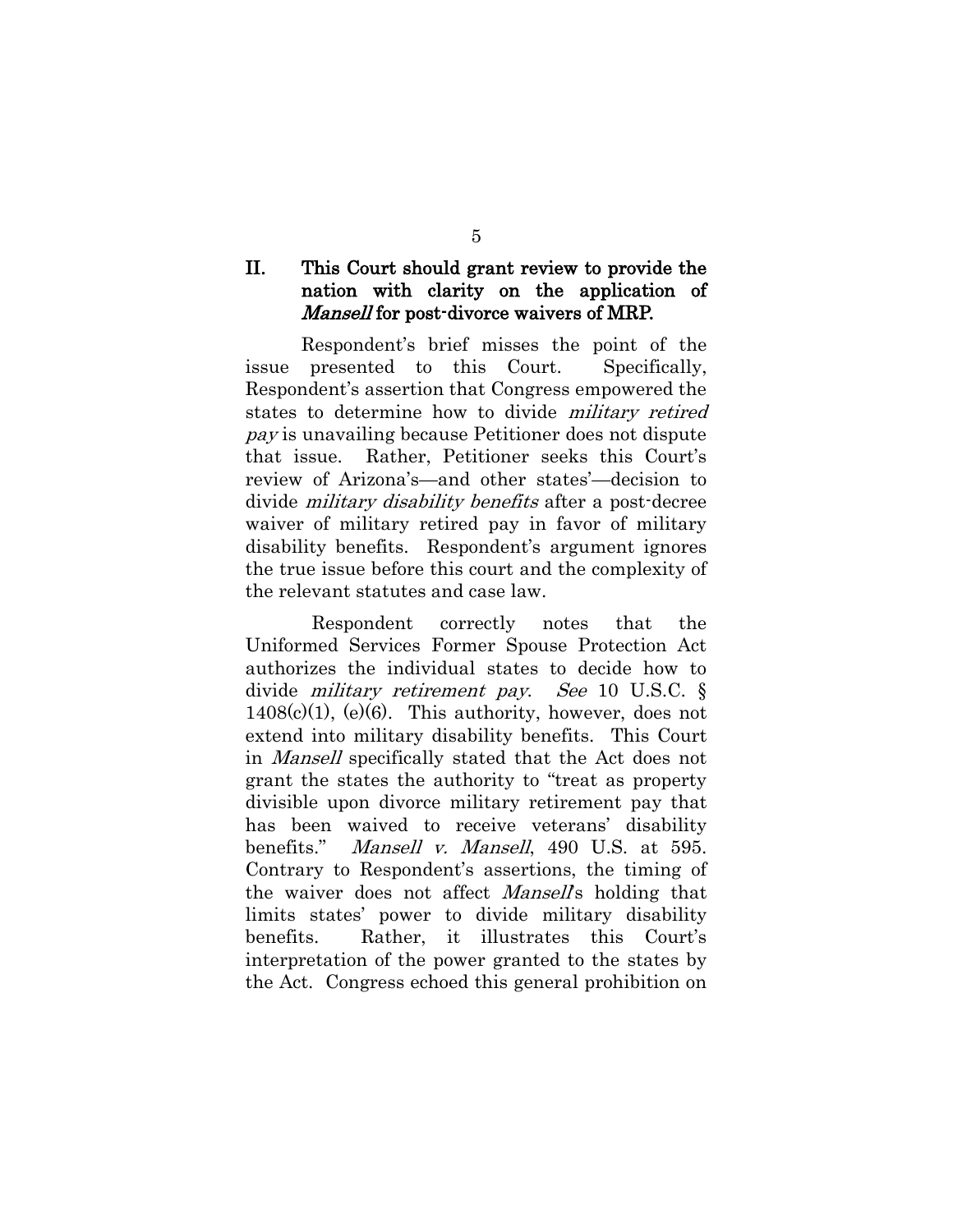allowing the division of military disability benefits in the language of 10 U.S.C. § 1413a. This section created Combat Related Special Compensation and unambiguously states that this disability benefit is "*not retired pay*". (Emphasis added).

Even with the absence of language allowing for the division of military disability benefits and the unambiguous prohibition on dividing military disability found in Mansell and 10 U.S.C. § 1413a, states have found a way to divide military disability. These active attempts to circumvent *Mansell* and 10 U.S.C. § 1413a require this Court to review the issue and present the states with clarity on how to properly deal with the post-decree waiver of military retirement pay in favor of military disability benefits.

#### **CONCLUSION**

This Court has jurisdiction to hear this case. The Arizona Supreme Court's decision was not based solely on an adequate and independent state ground as the issue is one of federal preemption. The decision was interwoven with federal law, thereby presenting a federal question for this Court's review according to 28 U.S.C. § 1331. Additionally, Petitioner properly raised the issues currently before this Court at the Arizona Supreme Court, granting this Court jurisdiction according to 28 U.S.C. § 1257. Finally, this Court should grant review because there is a legitimate need for this Court to provide the states with clarity on how to proceed when a